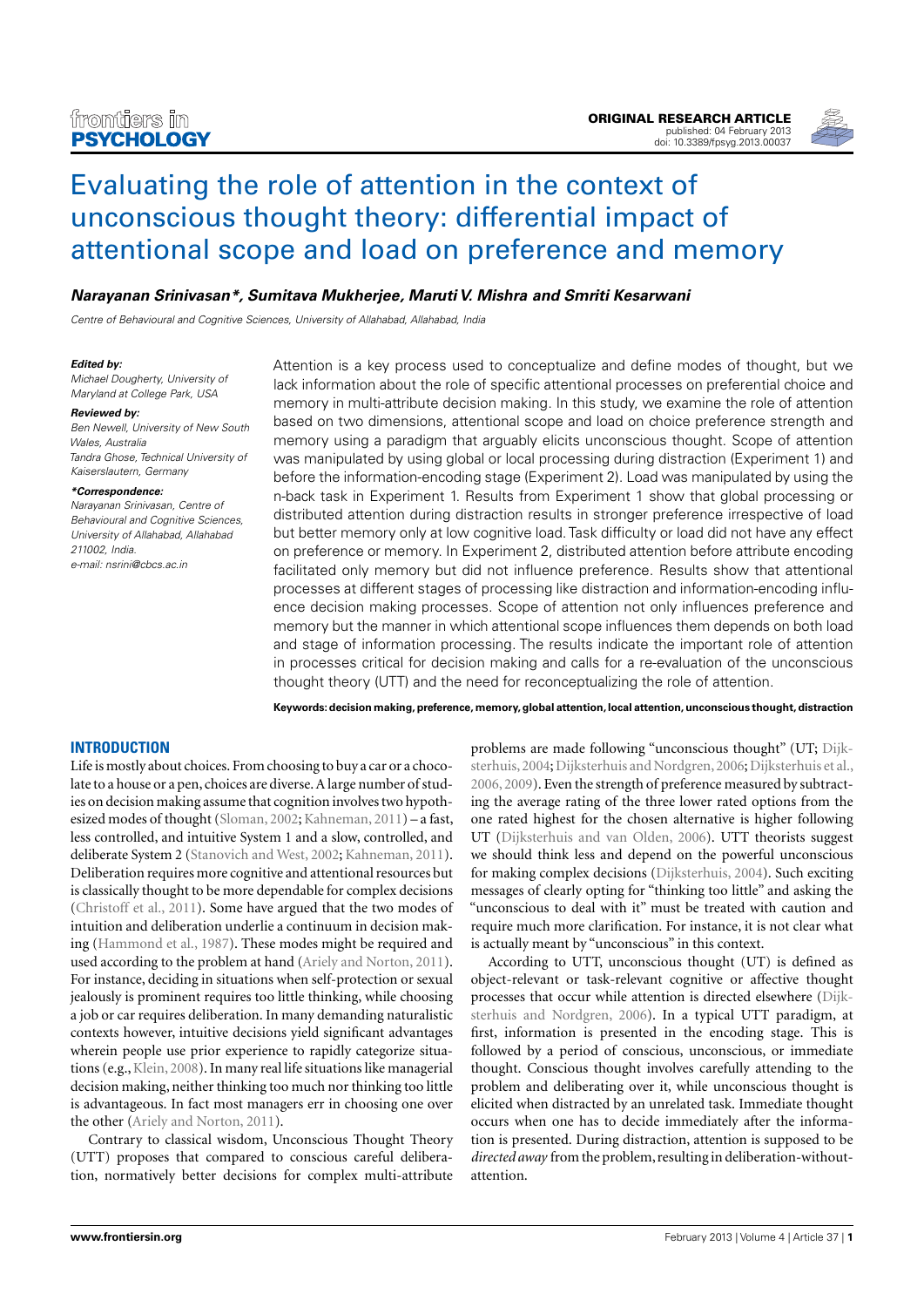Although some studies have found supportive evidence for the superiority of unconscious thought (e.g., Ham et al., 2009; Usher et al., 2011), quite a few attempts to replicate the unconscious thought effect have failed (Lerouge, 2009; Newell et al., 2009; Rey et al., 2009; Thorsteinson and Withrow, 2009; Waroquier et al., 2010; Newell and Rakow, 2011). Some have also argued for alternate explanations (Calvillo and Penaloza, 2009; Lassiter et al., 2009; Srinivasan and Mukherjee, 2010). Conflicting evidence has resulted in controversies on the advantages of intuition versus deliberation (Kahneman and Klein, 2009) and unconscious versus conscious modes of thought (Newell and Rakow, 2011).

However, note that in all these debates, the primary concern is whether unconscious mode of thought is superior to conscious deliberation. None of these studies discuss the nature of processes like attention *during* the unconscious thought. Hence, in order to understand the role of attention in the decision making process, it is necessary to go beyond whether attention is present or absent and which mode of thought is normatively superior. Although UT theorists claim that attention is directed elsewhere during a distracter task, it remains to be determined if different types of attentional processes employed in various modes of thought or during distraction matter. Additionally, our later responses and memory can also be influenced by the stages of processing (such as information presentation versus distraction) at which different attentional mechanisms could be employed. Could there be differences in attentional mechanisms based on the type of distraction task? Can the results be influenced by the type and timing of attentional strategies employed? Can attentional processes modulate other mechanisms such as preference or memory?

Attention is a crucial cognitive process that affects preferences and choices (Mukherjee and Srinivasan, 2013). Attention can be qualitatively conceptualized either as a resource weighted as more or less (Kahneman,1973), or as differences in scope rated as narrow or wide (Srinivasan et al., 2009; Förster and Dannenberg, 2010). The choices we make and preferences we form can be biased by manipulating relative visual attention to the alternatives (Armel et al., 2008). However, the role of attentional scope on different stages of decision making (such as pre versus post-information acquisition) remain largely unknown. A survey of the literature reveals that the specific role of attentional processes or manipulations *during* unconscious thought has not been examined to date, and is therefore the focus of our study.

An important aspect of attention is its scope that determines the number of items selected for further processing. Focusing or narrowing attention via local processing versus distributing or widening attention via global processing affects many cognitive and emotional processes differently (Förster and Dannenberg, 2010; Srivastava and Srinivasan, 2010; Srinivasan and Gupta, 2011; Förster and Denzler, 2012b). Global processing has been shown to be associated with a promotion focus with eager approach strategies (Förster and Higgins, 2005), higher liking for atypical objects (Förster and Denzler, 2012a), positive moods (Gasper and Clore, 2002), and better processing of happy faces (Srinivasan and Hanif, 2010; Srinivasan and Gupta,2011). Measures associated with scope of attention have been linked to filtering abilities of items and working memory capacity (Vogel and Machizawa, 2004; Cowan, 2005). Changes in scope of attention affect memory (Macrae and

Lewis, 2002; Cowan, 2005; Srinivasan and Gupta, 2011) and other cognitive processes including intelligence (Cowan et al., 2006). Scope of attention can be manipulated with global or local processing using hierarchical composite stimuli, which consist of a large or global letter made up of identical small or local letters (Navon, 1977). In the global task, participants have to identify the large letter and in the local task they have to identify the small letter.

Attention is also conceived in terms of the amount of resources needed to perform a given task. Tasks vary in terms of difficulty and hence in terms of attentional resources needed to perform the task. Task difficulty has been shown to influence processes associated with judgment and decision making (Sprenger et al., 2011). One way of manipulating task difficulty would be to use tasks that differentially load working memory using the *n*-back tasks (Smith and Jonides, 1998) with the zero-back task loading the cognitive system (working memory) less compared to the two-back task, which require maintaining two items in working memory and updating them on a trial-by-trial basis. This load manipulation can be orthogonally combined with the scope of attention manipulation resulting in four different task conditions.

In the current study, we have investigated the potential role of global versus local attention as well as low versus high load during distraction (hypothesized to generate unconscious thought) on choice preferences and memory. We predicted that the scope of attention used during the distraction period would have a direct bearing on the nature of decisions and memory. We hypothesized that a global task during distraction results in higher strength of preference given its link with promotion focus (Förster and Higgins, 2005) and liking atypical objects (Förster and Denzler, 2012a). If task difficulty of the distraction task is a critical factor and exhausts mental resources, then one would expect better preference with the low load compared to the high load task according to the classical view which regards attentional resources critical to make a complex decision with many informational attributes but not according to UTT (Dijksterhuis and Nordgren, 2006).

Both the distraction task and the encoding stage can potentially affect memory of the choice alternatives. Memory-related processes have been proposed to explain some of the effects associated with UT and play an important role in decision making (Shanks,2006; Lassiter et al.,2009). Memory may be affected by the type and timing of attentional strategies employed during distraction (UT). In general, consolidation in memory is faster for tasks that involve distributing attention over a large number of items (Baijal and Srinivasan, 2011). Given that items that are attended to, get privileged access (McElree, 2006), selected items become more active in working memory and receive additional processing. Enhanced processing of the selected items should enable people to remember them better. With increase in scope of attention, one can expect more items or attributes to be selected and benefited from additional processing. We therefore predicted that participants performing a global task would have better memory of the information presented compared to those who perform a local task. In terms of load, if attentional resources are not necessary for unconscious thought (distraction) as it does not have limited capacity like conscious thought or most of the encoding is performed online, then load would not affect memory of the attributes. However, if attentional resources (more or less) are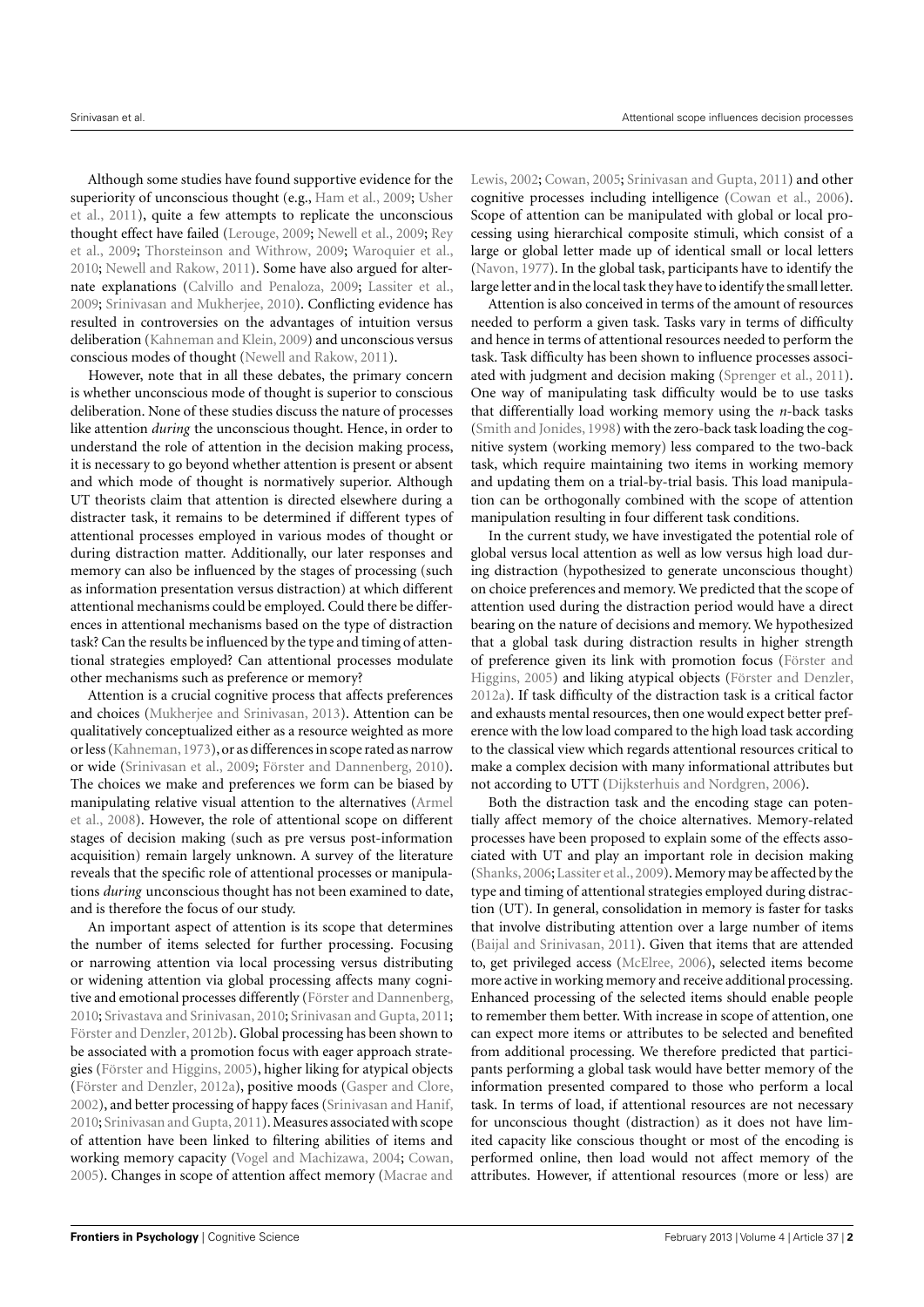critical for processing during distraction, then we would expect load to influence memory such that low load results in better memory compared to the high load condition.

Proponents of UTT further suggest that distraction improves decision quality because UT occurs after information is presented and is off-line (Strick et al., 2010). However, other researchers have suggested that decisions are taken during information presentation in the encoding phase, implying judgments are online (Lassiter et al., 2009) and distraction does not improve decisions (Newell et al., 2009; Waroquier et al., 2010). If decisions are made based only on online information processing, then manipulating attention during the distraction period must not affect strength of preference for the choice. However, even if decisions are taken primarily online, a time interval post-information presentation (regarded as distraction period in UTT) can affect memory of the choice alternatives. The scope of attention can also affect encoding of information itself. Thus, by manipulating the scope of attention both during the distracter task and before the presentation of attribute information, it is possible to examine how decision making and memory processes function both during and after encoding. In experiment 1, we measure the effect of manipulating scope and load during distraction (unconscious thought) after presentation of attribute information and in experiment 2, we investigate the effects of attentional scope before the presentation and encoding of attribute information.

# **EXPERIMENT 1**

Participants were engaged in a global or local task that was either easy (low load) or difficult (high load) during the distraction period when UT was supposed to occur according to UTT. Instead of conflating both attention and consciousness, it is possible to manipulate attention without necessarily manipulating consciousness (Srinivasan and Mukherjee, 2010). This manipulation would also allow us to compare the effects of attentional scope (global versus local processing) as well as task difficulty (low versus high load) during distraction on preferential choice and encoding of information. We expected better preference and memory with global compared to local task during distraction. In addition, if we assume distractor task difficulty would reduce preference and memory then values would be lower with the two-back compared to the zero-back task due to increased interference to memory in a high load task (according to the classical view). Note that according to UTT, one would hypothesize that a more difficult task would result in increase of preference strength as distracting more away from the problem results in better quality of decisions according to UTT theorists.More importantly, differences due to scope or load would imply that attentional strategies employed *during* the distraction period of UT modulate the primary judgment or choice task.

# **METHOD**

## **Participants**

Eighty nine naïve adults with normal or corrected-to-normal vision from Allahabad, India participated in the experiment. Each person was paid a nominal amount for participating in the study.

#### **Stimuli and apparatus**

The hierarchical stimuli (Navon, 1977) used in the global task consisted of S, H, 6, and 9 at the global level with eight at the local level. Similarly, the stimuli used in the local task contained S, H, 6, and 9 at the local level with eight at the global level. Global letters subtended  $3.7^\circ \times 5.5^\circ$  while local letters subtended  $0.35^\circ \times 0.65^\circ$ . Stimuli were presented on a monitor and response was obtained using the key board.

## **Procedure**

Participants were provided with four cell phones, namely *X*1, *X*2, *X*3, and *X*4. The decision involved choosing the best cell phone out of the four and rating all of them. Although we were not interested in the normative quality of choice, we asked participants to judge the best cell phone: (i) so that we could measure preference strength and (ii) because unconscious thought is goaldirected (Bos et al., 2008). Also, note that we do not discuss the normative best decision but rather calculate the dependent measures based on the subjective ratings of the participants. Most experimenters in the UTT studies (e.g., Nordgen et al., 2011) ignore subjective idiosyncratic weights (but see Newell et al., 2009; Usher et al., 2011) that have recently been argued to be a major concern for replication of findings based on UTT (Newell and Shanks, in press). Following the paradigm used in UTT experiments, participants were told that they would be provided with 12 attributes of each cell phone. Based on the information, participants would first form an impression about each cell phone, and later rate each of the phones. Presence or absence of each attribute in the four cell phones was tabulated in a row and each attribute row was separately presented to the participants for 15 s each (see **Table 1** for the attribute information for the cell phones). The total presentation time for the 12 attributes was 3 min.

After the information presentation stage, participants were asked to perform either a global or a local task for 3 min and then judge the cell phones (see **Figure 1**). There were four different between-subjects task conditions: global zero-back, local zero-back, global two-back, and local two-bask conditions. The hierarchical letters were shown consecutively for 500 ms at the center of the screen followed by a blank screen for 500 ms. In both the global and local zero-back tasks, participants were asked to count the number of times "S" appeared on the screen (ranging

**Table 1 | Dataset used in the study indicating the presence or absence of attributes for all the four cell phones.**

| <b>Attribute</b> | X <sub>1</sub>           | X <sub>2</sub> | $X_3$ | X4 |
|------------------|--------------------------|----------------|-------|----|
| MP3 player       |                          | - 1            |       |    |
| Camera zoom      | $\overline{\phantom{0}}$ |                | $-1$  |    |
| FM radio         |                          |                |       |    |
| Track ID         | -1                       |                | $-1$  |    |
| Video recording  |                          | $-1$           |       |    |
| Email            |                          |                | - 1   |    |
| Video playback   | $-1$                     | $-1$           |       |    |
| <b>GPS</b>       | -1                       | $-1$           |       |    |
| <b>MMS</b>       | $-1$                     |                |       |    |
| 3G               | -1                       |                |       |    |
| Flight mode      |                          |                |       |    |
| TV output        |                          |                |       |    |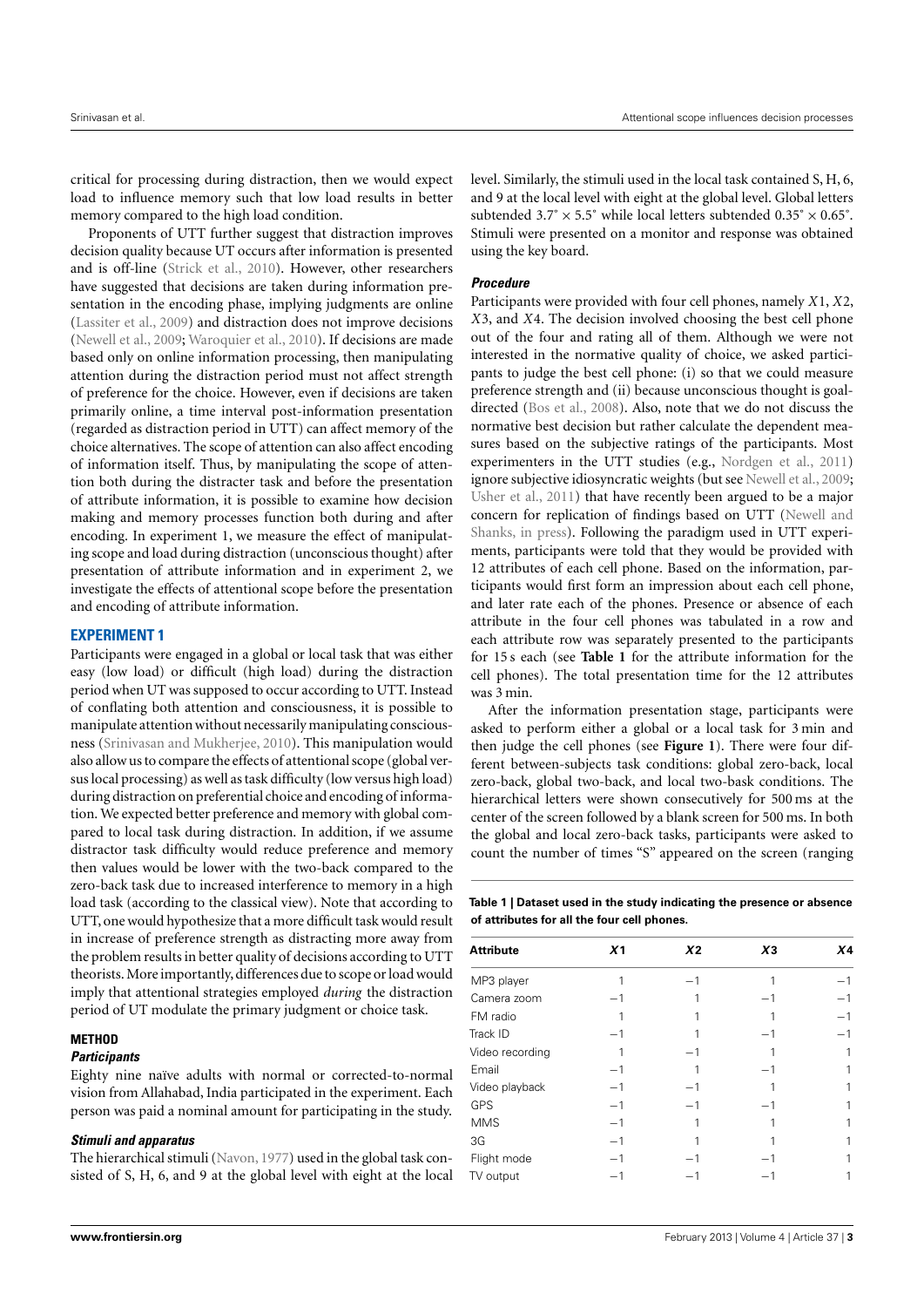

between 30 and 60 times). In the two-back global and local tasks, participants were asked to count the number of times the current letter (at the appropriate level) is the same as the one presented two trials before the current trial. The range of occurrences was similar for both the zero-back and two-back tasks. At the end, participants were asked the following on a sheet of paper: (1) Please rate the cell phones shown (*X*1, *X*2, *X*3, *X*4) on a scale of 0–100 where 0 is worst and 100 is best. (2) Which is the best cell phone according to you? (3) Try to recollect as many attributes you can and state whether they were present  $(+)$  or absent  $(-)$  for each of the cell phones. Note that the participants did not know that they would be asked a question related to memory so that memorybased processes (Lassiter et al., 2009) and unconscious thought processes are not conflated.

## **RESULTS AND DISCUSSION**

Data from seven participants had to be rejected since they had chosen an item but rated another as the best and two participants were rejected due to very poor performance in the two-back task. In our study, we tried to keep the task difficulty and performance in the global and local tasks to be close to each other so that the differences in global and local conditions can be attributed to differences in scope of attention and not to task difficulty *per se*. In terms of performance in the global-local zero-back task, participants were accurate in both the global and local conditions with a mean error of 1.9 and 1.3% respectively. In the two-back task, the error rates in the global and local conditions were 37.18 and 38.31% respectively. We obtained a Bayes factor of 0.11 for the performance difference between global and local zero-back tasks providing strong evidence for the null (Dienes, 2008; Rouder et al., 2009). With the two-back global and local tasks, we obtain a Bayes factor of 0.57 indicating that sufficient evidence is not present to reject the null hypothesis. The results suggest that there is no difference in task difficulty between the corresponding global and local zero-back and two-bask task conditions. This suggests the task difficulty for the global and local tasks are similar for a given working memory load.

Chi-square analysis of the choices made showed that there was no significant difference in the actual choice made between the global and local conditions in both the zero-back and two-back tasks respectively. Based on the conflicting results obtained in UT studies and lack of a reliable effect even when conscious thought was compared to UT (Newell et al., 2009), it is not surprising that we did not obtain a reliable difference for the choice made when the nature of distraction task was manipulated.

We performed a two variable between-subjects ANOVA with scope and load as the variables on strength of preference, memory for all attributes, and memory for attributes of the preferred choice. Strength of Preference was calculated by subtracting the average rating of the three least rated cell phones from the one rated highest (Dijksterhuis and van Olden, 2006; Lassiter et al., 2009). Results for preference strength and memory for both the global and local conditions in the two different load conditions are shown in **Figure 2**. As predicted, the results showed a significant main effect for scope,  $F(1, 76) = 11.881$ ,  $p = 0.001$  with better strength of preference for global compared to local distractor task conditions. The effect of load ( $p = 0.117$ ) and interaction between load and scope  $(p=0.794)$  was not significant. Planned comparisons showed that participants performing the global zero-back task had significantly higher strength of preference than those who performed the local zero-back task,  $t(38) = 2.7$ ,  $p = 0.011<sup>1</sup>$ . Moving to the

<sup>&</sup>lt;sup>1</sup>We also performed Bayesian analysis (Rouder et al., 2009) and computed the Unit Bayes factor (BF) for the three dependent measures (with  $r = 1$ ) comparing the differences between global and local processing conditions under low load and high load conditions. All the BF values reported in the paper are evidence for the alternative with respect to the null hypothesis. High BF values (much greater than 1) indicate evidence for the alternative hypothesis and low BF values (much less than 1) indicate evidence for the null hypothesis. The BF for the strength of preference difference between global and local processing conditions was 6.62 providing strong support for the alternative hypothesis, that strength of preference is different in the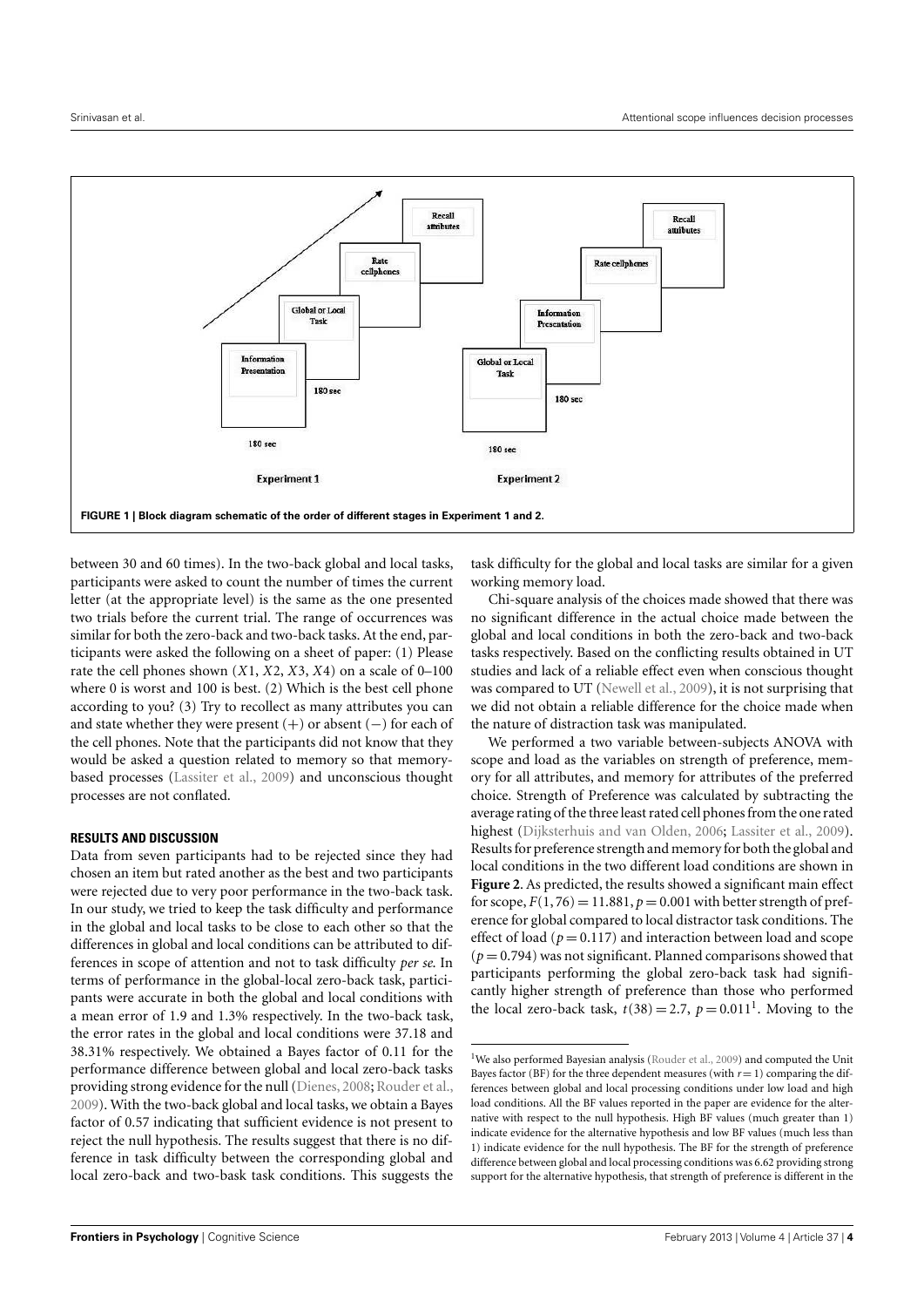

two-back task, the global condition once again had significantly better strength of preference,  $t(38) = 2.17$ ,  $p = 0.036$  compared to the local condition. The difference in strength of preference between the low and high load tasks for the global,  $t(38) = 0.972$ ,  $p = 0.337$  and local conditions,  $t(38) = 1.417$ ,  $p = 0.165$  was not significant.

In terms of total memory performance (see **Figure 3**) with the zero-back, the main effect of scope was significant, *F*(1,  $76$ ) = 6.474,  $p = 0.013$ . The effect of load was not significant  $(p=0.834)$ . The interaction between load and scope was close to significance,  $F(1, 76) = 3.705$ ,  $p = 0.058$ . The analysis with the memory for attributes of the chosen item showed that the main effects of load ( $p = 0.734$ ) and scope ( $p = 0.247$ ) was not significant. The interaction between load and scope was not significant  $(p=0.168)$ . Planned comparisons show that the percentage of correct entries was significantly higher in the global compared to the local zero-back task,  $t(38) = 2.83$ ,  $p = 0.007$ . The difference between the percentage of correct entries for the chosen cell phone (preferred choice memory) for the global and local zeroback tasks was also statistically significant,  $t(38) = 1.99$ ,  $p = 0.05$ . We also compared the percentage of correct entries for all the items with that for the preferred choice between corresponding scope and load conditions. Enhanced memory performance for the chosen item (see **Figure 4**) was statistically significant in both the global,  $t(19) = 2.663$ ,  $p = 0.015$  and local,  $t(19) = 2.884$ ,  $p = 0.009$ zero-back task conditions. With the more difficult two-back task





conditions, there was no significant difference in total and preferred choice memory performance between the global and local conditions ( $p > 0.5$ ). The difference in total memory performance between the low and high load tasks for the global,  $t(38) = 1.82$ ,  $p = 0.08$ , and local conditions,  $t(38) = 1.06$ ,  $p = 0.296$  was not significant. The difference in choice memory performance between the low and high load tasks for the global,  $t(38) = 1.205$ ,  $p = 0.206$ , and local conditions,  $t(38) = 0.757$ ,  $p = 0.454$  was also not significant. However, the memory for attributes of the chosen item compared to total memory was better in the two-back global,  $t(19) = 2.203$ ,  $p = 0.04$ , and local,  $t(19) = 3.502$ ,  $p = 0.002$ conditions.

global compared to the local conditions. The BF for the difference in strength of preference between global and local tasks with the two-back task was 2.37. In terms of total memory performance with the zero-back, the BF for the difference between the global compared to the local task was 9.09. The BF for the difference between preferred choice memory for the global and local zero-back tasks was 1.733. With the more difficult two-back task conditions, the BF for the difference in total and preferred choice memory performance between the global and local conditions was 0.339 and 0.305 respectively.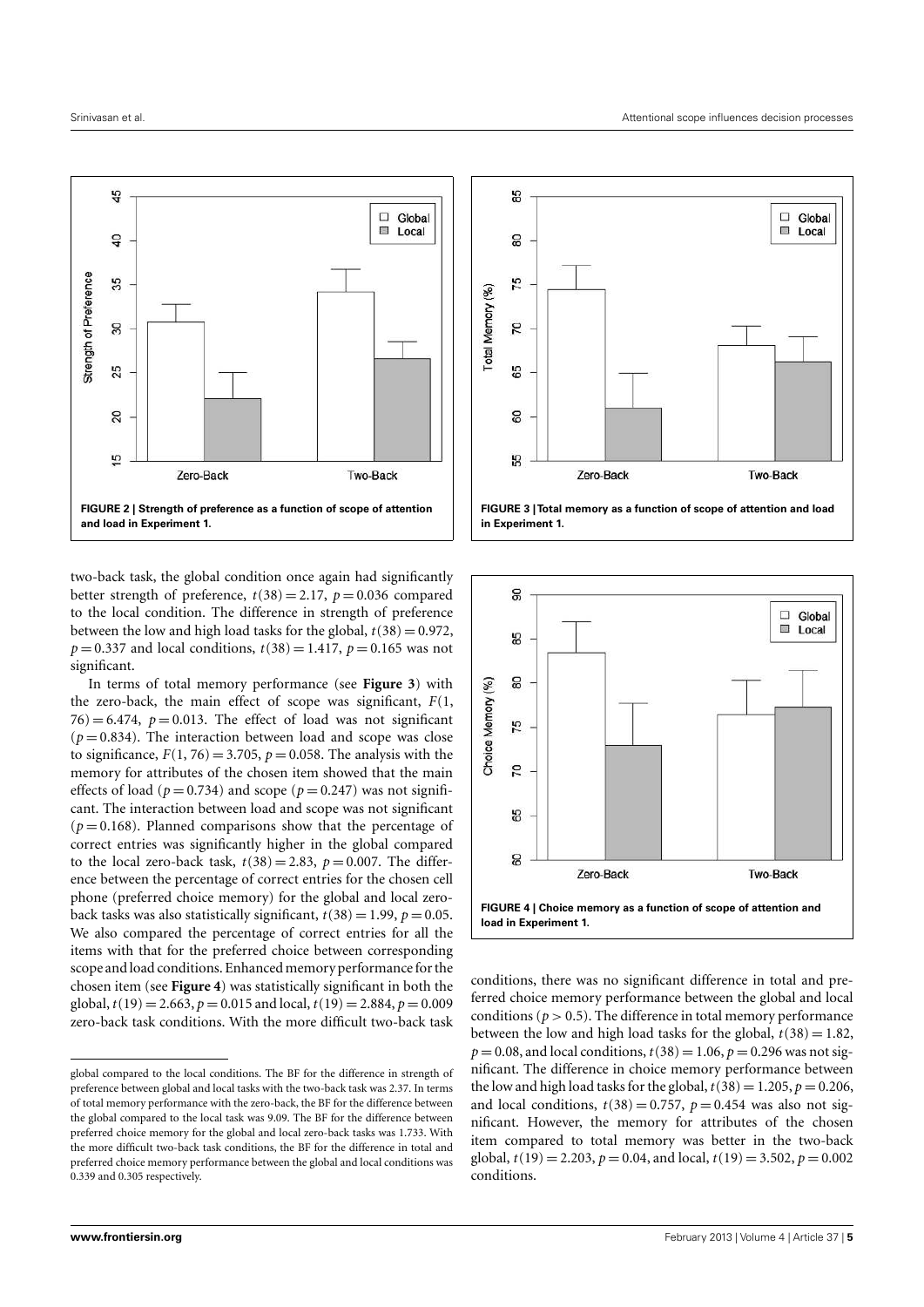The strength of preference was clearly better with global compared to the local task conditions. The effect was present under both the easy (low working memory load) and difficult (high working memory load) conditions of the distraction task and thus load itself did not have an effect on strength of preference. The effect of scope of attention on preference may be due to the link between (low-approach) positive motivational or emotional stimuli (Gable and Harman-Jones, 2010) and distributed attention (Fredrickson and Branigan, 2005; Srivastava and Srinivasan, 2010; Srinivasan and Gupta, 2011). In addition, as distributing attention or global processing is linked to an approach motivation (Förster and Higgins, 2005) and greater likings for atypical objects (Förster and Denzler, 2012a), it appears that by distributing attention, preference strength for the chosen alternatives increases as we had previously hypothesized.

One may try to argue that the difference in preference due to scope of attention might also be due to task difficulty with local processing being possibly more difficult than global processing (Navon, 1977). If task difficulty is the critical factor, then one would expect that the strength of preference for the two-back task to be much lower than the values for the zero-back conditions according to the classical understanding as more difficult tasks should cause more interference in processing. We did not find an effect for task difficulty on preference strength although the low load task was much easier than the high load task.While the difference between corresponding global and local tasks under different load conditions was not significant, the values were actually a bit higher with the more difficult two-back task conditions compared to the zero-back conditions. This needs to be contrasted with the difference between global and local conditions in which preference for the global task is more than that of the local task. The results indicate that the effect on strength of preference is not due to task difficulty *per se* but due to differences in scope of attention. The nature of the difficulty of the distractor task did not matter and if at all there is a trend, difficulty appears to increase preference strength rather than decrease it.

Unlike the effects on the strength of preference, the memory performance shows that the effect of scope of attention is probably modulated by load. Memory is better for global compared to local only when a low load easier (zero-back) distractor task is performed and enough resources are available. With the more difficult high load task, scope does not matter. A plausible explanation for better memory is that distributed attention during distraction enables selection of more items either during distraction or retrieval but only when enough cognitive resources are available. These results clearly indicate that the type or scope of attention *during* distraction significantly affects processes associated with both choice preference and memory but the influence differs based on the availability or non-availability of attentional resources (not) utilized by the distractor task.

The differences in the influence of scope in the context of different amounts of load indicate that the effects on preference and memory are driven through different mechanisms. In comparison to focused attention, the effects of distributed attention on preference and memory can be attributed either to selection of items during distraction (or UT), or to the lingering effects of attentional strategies during retrieval but enough resources are needed for the differing attentional mechanisms to influence memory of attributes. The results do clearly indicate that the preference effects are due to differences in the scope of attention between global or local processing given the fact that the more difficult two-back task did not seem to decrease preference at all (it is to be noted that the accuracy of the global and local tasks in our study are similar).

## **EXPERIMENT 2**

One issue that has been debated in the context of UT and decision making is whether the processes involved occur during and after the distracter task (off-line) or during the presentation of attribute information (online) before the distracter task (Lassiter et al., 2009; Waroquier et al., 2009; Strick et al., 2010). If the decision is taken during attribute presentation stage itself, then decision processes (and preference strength) could be influenced by performing the global-local task before encoding. Given that both preference and memory effects for scope of attention are present only for the zero-back task condition, we focus primarily on the low load zero-back task condition in this experiment. In addition, previous studies have shown that performing a more difficult task like the ones that require exertion of self-control results in reduction of efficiency of control processes (Baumeister et al., 2007). The memory effect due to scope of attention under low load may be more general. We hypothesized that if a global task results in larger selection of attribute information then it could enhance memory and thereby suggest that scope of attention affects encoding itself. Hence, in our second experiment a global-local task was assigned to the participants prior to giving them any information about the choice alternatives. Upon completion of the task, participants were presented with choice alternatives, asked to rate the cell phones immediately, and probed for memory of the attributes, as in Experiment 1. We used only the zero-back task since both preference and memory effects were obtained only in the low load condition in Experiment 1.

## **METHOD**

## **Participants**

Forty naïve adults with normal or corrected-to-normal vision from Allahabad were selected for this study, and paid a nominal amount for participating in the experiment.

#### **Stimuli and apparatus**

All the stimuli and apparatus were the same as in Experiment 1.

## **Procedure**

Participants were first assigned a global or a local zero-back task. They were then presented with attribute information for the four cell phones, as in Experiment 1a (see **Figure 1**). After information presentation, participants were asked to immediately rate all the four cell phones, choose the best cell phone (immediate mode of thought according to UTT) and finally, they were asked to recall the attribute information.

#### **RESULTS AND DISCUSSION**

Data from one participant was excluded from the analysis because of the presence of an outlier  $(>2.5$  standard deviation) in the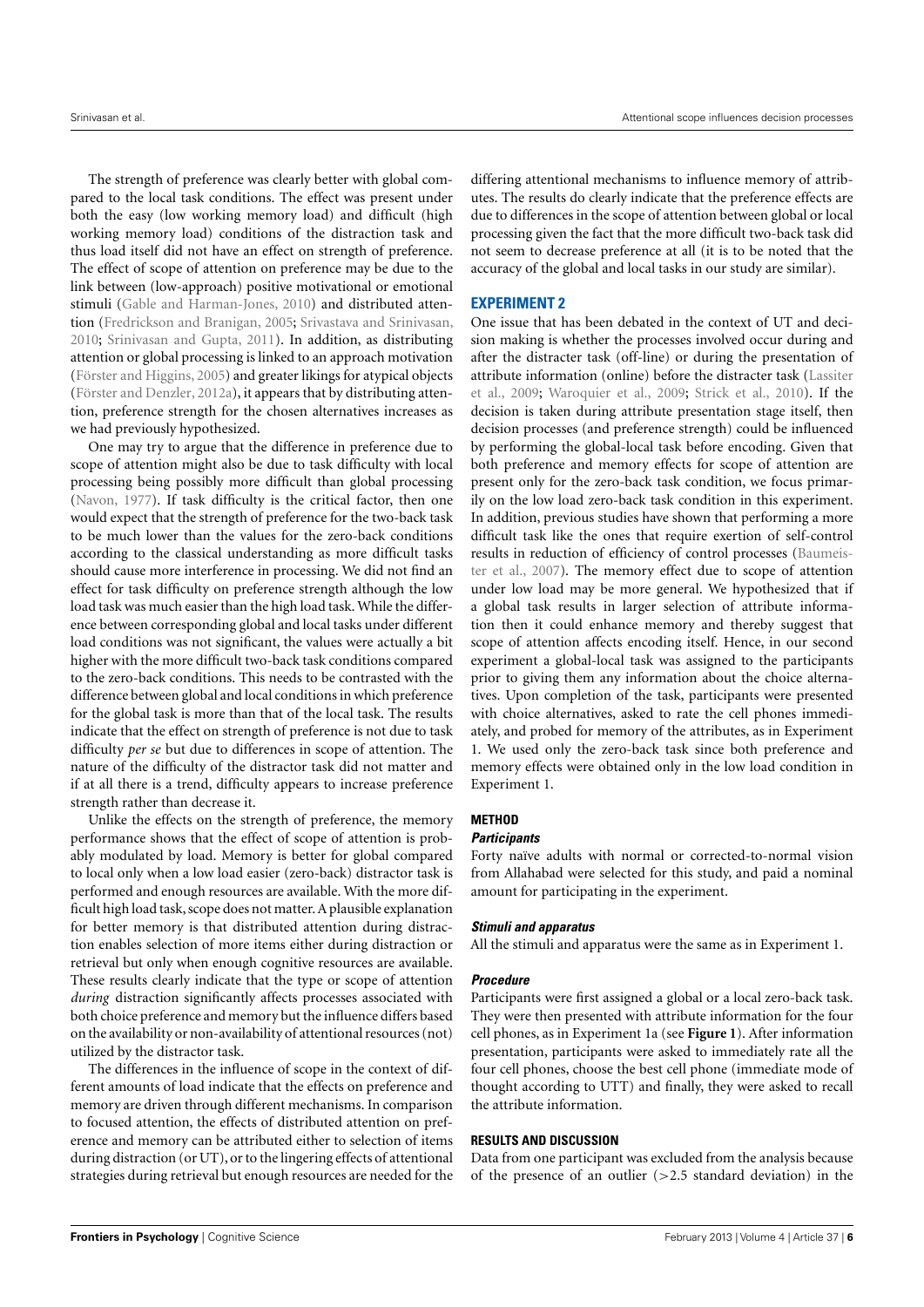total memory measure<sup>2</sup>. As in Experiment 1, the performance in the global and local tasks was accurate, with non-significant error percentages of 0.76% and 1.8% respectively. The Bayes factor was 1.18 which does not provide sufficient evidence to reject the null hypothesis (no difference in performance between global and local tasks). Chi-square tests indicated no significant difference in the actual choices made in the global or local conditions. Strength of preference and memory performance for all the items as well as the preferred item in Experiment 2 is shown in **Figure 5**. The strength of preference was not significantly different between the global and the local task groups,  $t(37) = 0.415$ ,  $p = 0.68<sup>3</sup>$ . However, the percentage of total correct entries recalled was significantly more for the global task group compared to the local task group,  $t(37) = 2.213$ ,  $p = 0.033$ . In addition, the percentage of correct entries for the chosen item recalled accurately was also significantly more for the global compared to the local group,  $t(37) = 2.49$ ,  $p = 0.017$ . The memory for attributes of the chosen item compared to all the items was better in the global condition,  $t(18) = 3.174$ ,  $p = 0.005$  but not significantly different in the local condition,  $t(19) = 1.43$ ,  $p = 0.169$ .

Our results clearly demonstrate that global-local processing before encoding of attribute information about choices affects memory. These findings suggest that the type of attention primes information acquisition. Distributed attention resulted in

selection of more items that resulted in better memory possibly because attended items get comparatively more access (Vogel and Machizawa, 2004; McElree, 2006). However, unlike Experiment 1, the scope of attention did not affect preference strength. This indicates that some amount of time might be needed for building preference for a particular choice specifically during distraction that could be influenced by differences in scope of attention associated with the distractor task. The results do clearly indicate that the processes underlying the effect of attention on preference and memory are possibly different. Taken together the results of Experiment 1 and 2 indicate that at least the effect on choice preference is due to the manipulation of the type of attention during distraction (UT) and hence not all decision making processes are purely online (or completed during information acquisition). It is also possible that a distraction period serves an updating role on previous choice processes.

## **GENERAL DISCUSSION**

The results of both the experiments show that scope of attention affects memory and preference. However, the effects of scope of attention on these two factors differ. These results suggest that the effects of attentional scope on preference strength and memory may be mediated by different processes, and a delay or distraction is necessary in between information presentation and the choice for preference strength but not for memory. The effect of scope of attention on strength of preference was seen only in Experiment 1, where attention was manipulated during distraction. The lack of effect on preference in Experiment 2 suggests that a time interval after encoding is necessary to affect preference strengths triggered by attention strategies during distraction. Furthermore, better memory alone is not sufficient to drive preference strength: globally primed participants have better memory although strength of preference remains unaffected, in Experiment 2. The positive effect of global attention during distraction on preference strength for the chosen item may be due to the association



 $2$ The outlier participant had values of 31.25% for attributes of all items (total memory) and 50% for memory of attributes for the chosen item. Statistical analysis performed by retaining the outlier makes the effect of scope of attention on total memory non-significant,  $t(38) = 1.576$ ,  $p = 0.12$  with the trend remaining the same  $(global = 73.8\%, local = 66\%).$  The effect of scope of attention on memory for attributes of the chosen item remains significant,  $t(38) = 2.08$ ,  $p = 0.04$ .

 $3$ The BF for the strength of preference between the global and the local task groups was 0.330 indicating strong evidence for the null, that is there is no difference in strength of preference between the global and local conditions. The BF for the percentage of total correct entries in the global task group compared to the local task group was 2.565. The BF for the preferred choice memory in the global task compared to the local task condition was 4.316 indicating a strong evidence that memory is better in the global compared to the local group.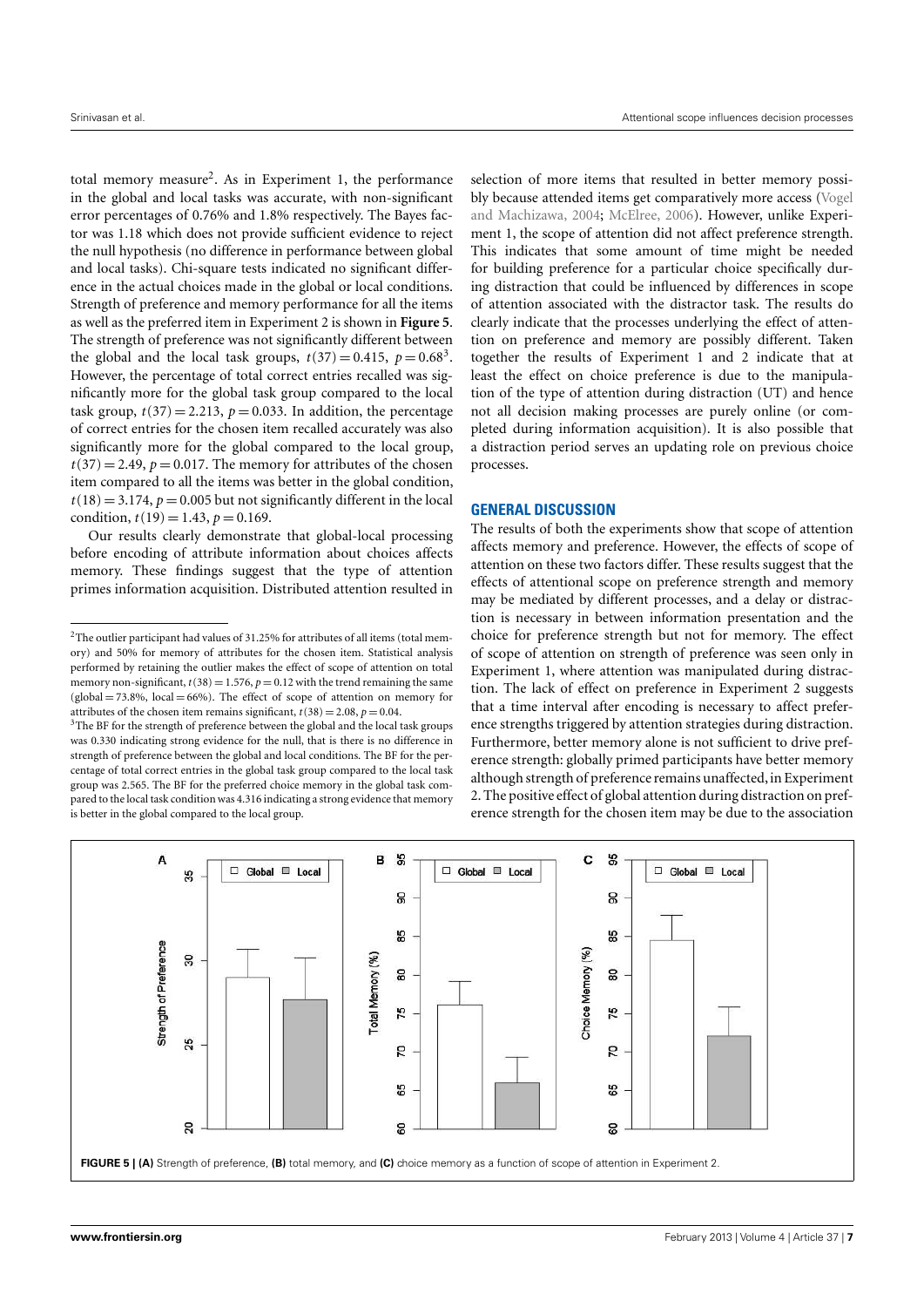between global processing and positive emotions (Srinivasan and Hanif, 2010; Srinivasan and Gupta, 2011) and/or an approach orientation (Förster and Higgins, 2005). Scope of attention influenced preference but task difficulty *per se* (in terms of load) did not influence preference. The fact that there is no decrease in preference (trend was in the opposite direction) as a function of task difficulty but there is a difference between global and local attention indicates that the effect on preference is likely due to the motivational or emotional differences associated with differences in scope of attention (Förster and Higgins, 2005; Srinivasan and Hanif, 2010; Srinivasan and Gupta, 2011).

Earlier studies on memory have linked larger scope of attention to larger working memory capacity and better cognitive processing (Cowan, 2005; Cowan et al., 2006) that presumably enable selection of a larger number of items and better processing of selected items (Vogel and Machizawa, 2004). We show that the scope of attention can be manipulated using a perceptual task that can consequently alter memory performance for the attributes of given choices when sufficient resources are available. In addition, the amount of resources utilized by the distractor task as a function of task difficulty is important for the effect of attentional scope on memory with global attention enhancing memory only under low load conditions. As evident from Experiment 2, when the scope of attention is induced by an easier global-local task, the effects persist for at least a few minutes.

Our findings have significant implications on UTT. The results of both our experiments suggest that studies on *directing attention away* from the decision making task are far from complete. Scope of attention *during* distraction affects both preference formation and memory, but preference irrespective of task difficulty and memory when the distractor task is an easy task. Previous studies have paid little attention to the kind of processing actually performed during UT, assuming it simply to be a way of directing attention elsewhere. However, the results of our studies clearly show that the kind of processing performed during distraction affects the nature of processes involved in our judgments on affective quality and memory. We agree with Simonson (2005) that the manipulations spearheaded by Dijksterhuis and colleagues can shed light in various real life scenarios like consumer decisions. However, we feel that there is an urgent need to investigate the processes that occur during UT (perhaps as a function of the distractor task itself) rather than argue over whether unconscious or conscious thought is better.

Attention is not unitary and cannot be simply treated as a dichotomous variable that may or may not be present in thought processes. Manipulation of the scope of attention by global and local processing can produce different effects on the decision about an unrelated item. While attentional mechanisms might differ between conscious and unconscious thought, the definition of unconscious thought as "thought without attention or with attention directed elsewhere" as proposed by Dijksterhuis and Nordgren (2006), is probably *incomplete:* UT itself is affected by consciously controlled attentional strategies. The concept of "UT" as thought without attention ignores the fact that attentional processes themselves can differ.

Our results suggest that while scope of attention manipulated either before encoding or during distraction improves memory

(but only in the context of the low load task), broad scope of attention increases preference only during distraction. According to UTT, explicit memory of attributes and the choice strength need not be positively correlated as the "unconscious" should lead to automatic weighting. However, we found that following a period of distraction in the global task condition, participants had greater preference strength for the choice. This observation raises the question on whether distraction is essentially "*distracted conscious thought* " rather than "*unconscious thought.*" To our knowledge, there is no evidence yet that distracting attention via an unrelated task as in typical UT studies promotes "unconscious" processing (also see Aczel et al., 2011). The operationalization of unconscious thought slips from using the resource view of attention to comment on consciousness, and UT theorists have conflated both attention and consciousness in the process (Srinivasan and Mukherjee, 2010). We know that attention and consciousness are dissociable as distinct processes (Lamme, 2003; Srinivasan, 2008; van Boxtel et al., 2010), and therefore the individual roles of each in decision making requires more critical evaluation.

Instead of arguing whether unconscious or conscious thought results in better memory consolidation (Dijksterhuis et al., 2006; Shanks, 2006), we show the necessity of comparing different types of pre- and post-information acquisition periods on memory for the attributes. Both the global and local task can be conceived as periods of "thinking away from the problem": the memory effects produced vary with the types of distractions or UT tasks. Although we do not argue that decisions are taken online or off-line, our results show that the affective quality of judgments is definitely affected by both distraction/UT and processes during information presentation. These findings suggest complementary roles for both online and off-line mechanisms.

Further studies about the nature of processing before and after information-encoding would go a long way in fully understanding the way we make complex decisions. For example, it is important to consider the mechanisms involved in preference strength generation and examine the mediating roles of explicit and implicit memory on preference constructions. We also need to understand the temporal dynamics of both choice preference stabilizations and the effects of attentional scope on memory retrieval. Moreover, as pointed out earlier, it is possible that memory and preference can be mediated and facilitated by different cognitive effects. We agree with Nordgen et al. (2011), who suggested that complex decisions are a product of interrelated mechanisms including possible integration of conscious and unconscious modes. We believe that processes differing in attentional mechanisms, memory and heuristics are based on an underlying continuum in decision making.

It is important to recognize that scope of attention is a fundamental factor that can influence various types of daily decision making. To our knowledge, this is one of the first studies to show that global versus local perception can affect consumer decision related processes, especially preference strength in consumer judgments. However, our study is only suggestive of the whole range of questions concerning the role of attention in decision making. Thus far, the role of attentional scope is relatively obscure in theoretical treatments of judgment and decision making. Narrow versus wide scope as measured by global versus local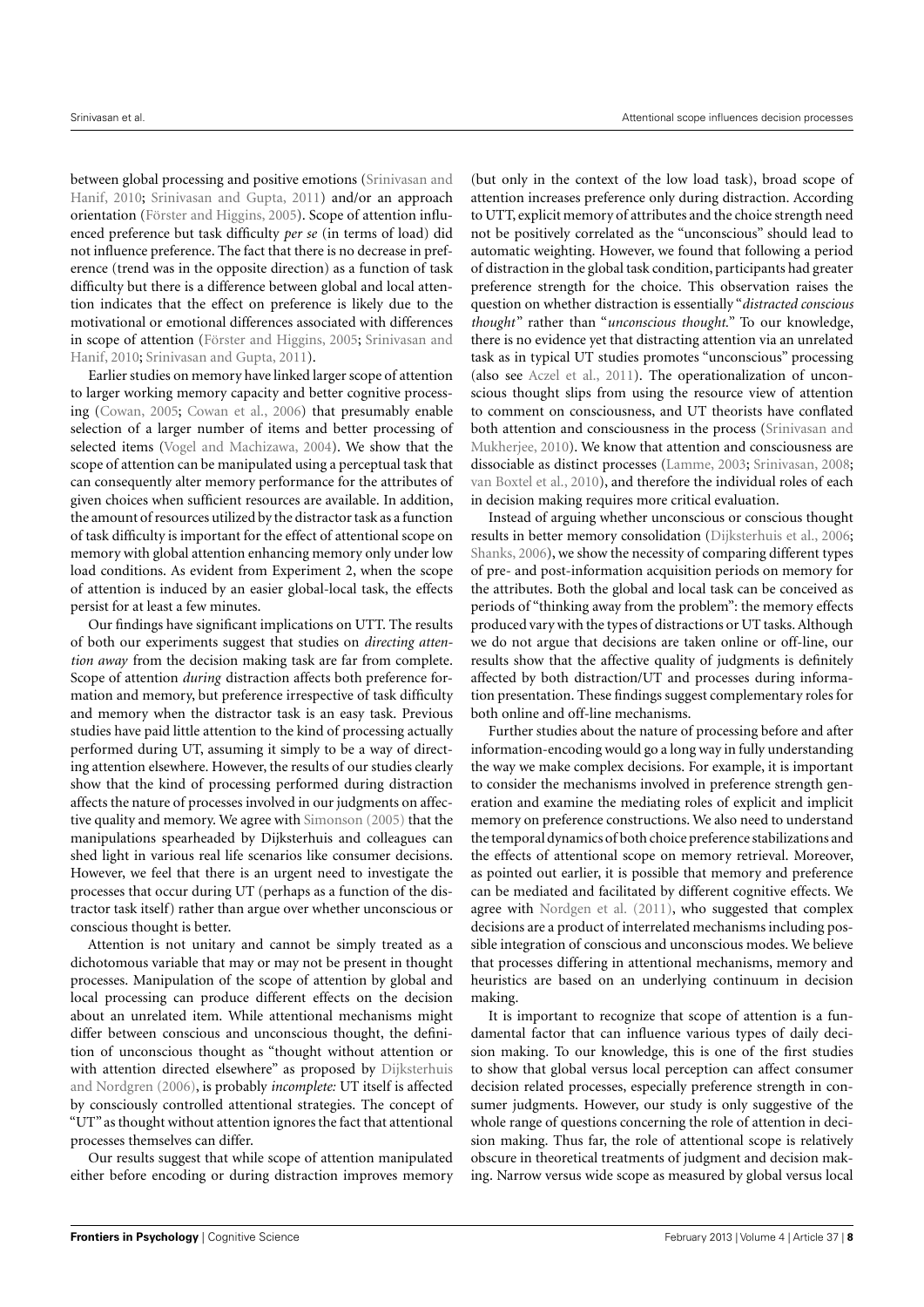perceptual tasks can affect both "regulatory focus" or the way we approach a problem (Förster and Higgins,2005) and the later judgments we form (Liberman and Förster, 2009; Förster and Denzler, 2012a). Scope of attention might also interact with the amount of attention during a choice problem. Further studies investigating scope versus amount of attention could help us understand newer intricacies of processing different modes of thought that, in turn, will shed more light on the role played by attention in decision making. More importantly, decision making also needs

#### **REFERENCES**

- Aczel, B., Lukacs, B., Komlos, J., and Aitken,M. R. F. (2011). Unconscious intuition or conscious analysis? Critical questions for the deliberationwithout-attention paradigm. *Judgm. Decis. Mak.* 6, 351–358.
- Ariely, D., and Norton, M. I. (2011). From thinking too little to thinking too much: a continuum of decision making. *Wiley Interdiscip. Rev. Cogn. Sci.* 2, 39–46.
- Armel, C. K., Beaumel, A., and Rangel, A. (2008). Biasing simple choices by manipulating relative visual attention. *Judgm. Decis. Mak.* 3, 396–403.
- Baijal, S., and Srinivasan, N. (2011). Consolidation of statistical information of multiple objects in working memory. *Atten. Percept. Psychophys.* 73, 1733–1741.
- Baumeister, R. F., and Vohs, K. D., and Tice, D. M. (2007). The strength model of self-control. *Curr. Dir. Psychol. Sci.* 16, 351–355.
- Bos, M. W., Dijksterhuis, A., and van Baaren, R. B. (2008). On the goal-dependency of unconscious thought. *J. Exp. Soc. Psychol.* 44, 1114–1120.
- Calvillo, D. P., and Penaloza, A. (2009). Are complex decisions better left to the unconscious? Further failed replications of the deliberationwithout-attention effect. *Judgm. Decis. Mak.* 4, 509–517.
- Christoff, K., Gordon, A., and Smith, R. (2011). "The role of spontaneous thought in human cognition," in *Neuroscience of Decision Making*, eds O. Vartanian and D. R. Mandel (New York: Psychology Press), 259–284.
- Cowan, N. (2005). *Working Memory Capacity*. Hove, NY: Psychology Press.
- Cowan, N., Fristoe, N. M., Elliott, E. M., Brunner, R. P., and Saults, J. S. (2006). Scope of attention, control of attention, and intelligence in children and adults. *Mem. Cognit.* 34, 1754–1768.
- Dienes, Z. (2008). *Understanding Psychology as a Science: An Introduction to Scientific and Statistical Inference*. Palgrave Macmillan.
- Dijksterhuis, A. (2004). Think different: the merits of unconscious thought in preference development and decision making. *J. Pers. Soc. Psychol.* 87, 686–598.
- Dijksterhuis, A., Bos, M. W., Nordgren, L. F., and van Baaren, R. B. (2006). On making the right choice: the deliberation-withoutattention effect. *Science* 311, 1005–1007.
- Dijksterhuis,A., Bos,M.W., van der Leij, A., and van Baaren, R. B. (2009). Predicting soccer matches after unconscious and conscious thought as a function of expertise. *Psychol. Sci.* 20, 1381–1387.
- Dijksterhuis, A., and Nordgren, L. F. (2006). A theory of unconscious thought. *Perspect. Psychol. Sci.* 1, 95–109.
- Dijksterhuis, A., and van Olden, Z. (2006). On the benefits of thinking unconsciously: unconscious thought can increase post-choice satisfaction. *J. Exp. Soc. Psychol.* 42, 627–631.
- Förster, J., and Dannenberg, L. (2010). GLOMOsys: a systems account of global versus local processing. *Psychol. Inq.* 21, 175–197.
- Förster, J., and Denzler, M. (2012a). When any Worx looks typical to you: global relative to local processing increases prototypicality and liking. *J. Exp. Soc. Psychol.* 48, 416–419.
- Förster, J., and Denzler, M. (2012b). Sense creative! The impact of global and local vision, hearing, touching, tasting and smelling on creative and analytic thought. *Soc. Psychol. Personal. Sci.* 3, 108–117.
- Förster, J., and Higgins, E. T. (2005). How global versus local perception fits regulatory focus. *Psychol. Sci.* 16, 631–636.
- Fredrickson, B. L., and Branigan, C. (2005). Positive emotions broaden the scope of attention and thoughtaction repertoires. *Cogn. Emot.* 19, 313–332.
- Gable, P., and Harman-Jones, E. (2010). The blues broaden, but the nasty narrows: attentional consequences of negative affects low and high in

to be viewed in the light of attentional scope or strategies instead of only treating attention as a resource that aids selection of information.

#### **ACKNOWLEDGMENTS**

We would like to thank the Editor, Ben Newell and the other two reviewers for their helpful comments.We thank Mukesh Makwana for helping us with data collection and Zoltan Dienes for help with computing the Bayes factor.

motivational intensity. *Psychol. Sci.* 21, 211–215.

- Gasper, K., and Clore, G. (2002). Attending to the big picture: mood and global versus local processing of visual information. *Psychol. Sci.* 13, 34–40.
- Ham, J., van den Bos, K., and van Doorn, E. (2009). Lady justice thinks unconsciously: unconscious thought can lead to more accurate justice judgments. *Soc. Cogn.* 27, 510–522.
- Hammond, K. R., Hamm, R. M., Grassia, J., and Pearson, T. (1987)."Direct comparison of the efficacy of intuitive and analytical cognition in expert judgment," in *Proceedings of IEEE Transactions on Systems, Man, and Cybernetics SMC-17* (New Jersey: IEEE Press), 753–770.
- Kahneman, D. (1973). *Attention and Effort*. Englewood Cliffs,NJ: Prentice Hall.
- Kahneman, D. (2011). *Thinking, Fast and Slow*. New York: Farrar, Straus, and Giroux.
- Kahneman, D., and Klein, G. (2009). Conditions for intuitive expertise: a failure to disagree. *Am. Psychol.* 64, 515–526.
- Klein, G. (2008). Naturalistic decision making. *Hum. Factors* 50, 456–460.
- Lamme, V. A. F. (2003). Why visual awareness and attention are different? *Trends Cogn. Sci. (Regul. Ed.)* 7, 12–18.
- Lassiter, G. D., Lindberg, M. J., Gonzalez-Vallejo, C., Bellazza, F. S., and Phillips, N. D. (2009). The deliberation-without-attention effect: evidence for an artifactual interpretation. *Psychol. Sci.* 20, 671–675.
- Lerouge, D. (2009). Evaluating the benefits of distraction on product evaluations: the mindset effect.*J. Consum. Res.* 36, 367–379.
- Liberman, N., and Förster, J. (2009). Distancing from experienced self: how global-versus-local perception affects estimation of psychological distance. *J. Pers. Soc. Psychol.* 97, 203–216.
- Macrae, C. N., and Lewis, H. L. (2002). Do I know you? Processing

orientation and face recognition. *Psychol. Sci.* 13, 194–196.

- McElree, B. (2006). "Accessing recent events," in *The Psychology of Learning and Motivation*, ed. B. H. Ross, Vol. 46 (San Diego: Academic Press), 155–200.
- Mukherjee, S., and Srinivasan, N. (2013). Attention in preferential choice. *Prog. Brain Res.* 202, 117–134.
- Navon, D. (1977). Forest before trees precedence of global features in visual-perception. *Cogn. Psychol.* 9, 353–383.
- Newell, B. R., and Rakow, T. (2011). Revising beliefs about the nature of unconscious thought: evidence in favor of null hypothesis. *Soc. Cogn.* 29, 711–726.
- Newell, B. R., and Shanks, D. R. (in press). Unconscious influences on decision making: a critical review. *Behav. Brain Sci.*
- Newell, B. R., Wong, K. Y., Cheung, J. C. H., and Rakow, T. (2009). Think, blink or sleep on it? The impact of modes of thought on complex decision making. *Q. J. Exp. Psychol. (Hove)* 62, 707–732.
- Nordgen, L. F., Bos, M. W., and Dijksterhuis, A. (2011). The best of both worlds: integrating conscious and unconscious thought best solves complex decisions. *J. Exp. Soc. Psychol.* 47, 509–511.
- Rey, A., Goldstein, R. M., and Perruchet, P. (2009). Does unconscious thought improve complex decision making? *Psychol. Res.* 73, 372–379.
- Rouder, J. N., Speckman, P. L., Sun, D., Morey, R. D., and Iverson, G. (2009). Bayesian t-tests for accepting and rejecting the null hypothesis. *Psychon. Bull. Rev.* 16, 225–237.
- Shanks, D. R. (2006). Complex choices better made unconsciously? *Science* 313, 760.
- Simonson, I. (2005). In defense of consciousness: the role of conscious and unconscious inputs in consumer choice. *J. Consum. Psychol.* 15, 211–217.